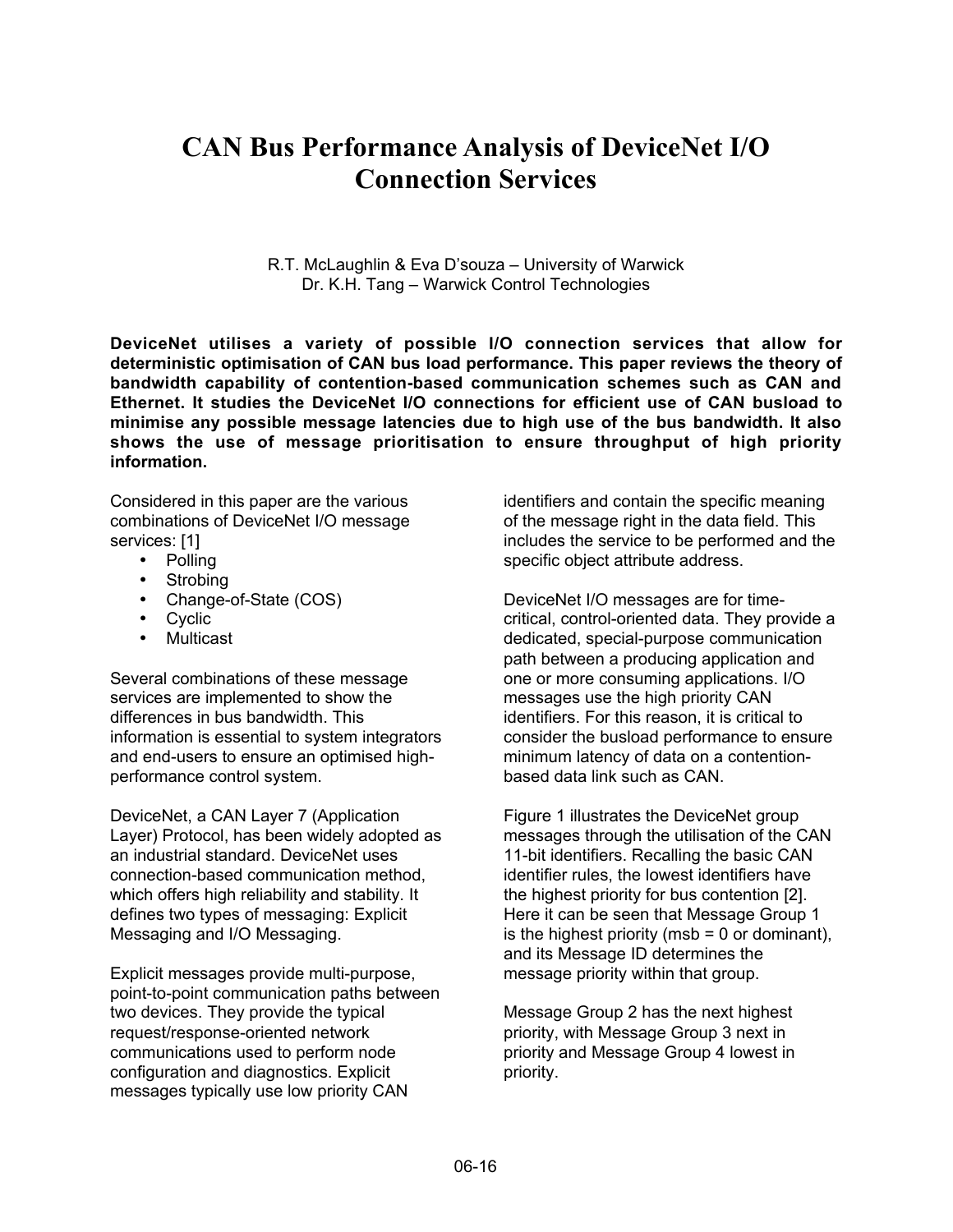I/O messages generally fall within Groups 1 & 2, and Explicit messages generally fall within Groups 2 & 3. There are a few exceptions to this rule that will not be necessary to cover for the purposes of this paper. Group 4 messages are used for offline communications. In this paper, I/O messages are only considered for the purposes of analysing message response performance in relation to busload utilisation.

| <b>CAN INDENTIFIER BITS</b> |          |                                 |                                                                           |   |                                |  |   |   |                           |                           | <b>HEX</b>      | <b>IDENTITY</b>         |  |
|-----------------------------|----------|---------------------------------|---------------------------------------------------------------------------|---|--------------------------------|--|---|---|---------------------------|---------------------------|-----------------|-------------------------|--|
| 10                          | -9       | 8                               |                                                                           |   | 5                              |  | 3 |   |                           |                           | <b>RANGE</b>    | <b>USAGE</b>            |  |
| $\overline{0}$              |          | Group 1<br>Message ID           |                                                                           |   | Source MAC ID                  |  |   |   |                           |                           | $000-3$ ff      | Message Group 1         |  |
|                             | $\Omega$ | Group 2<br>MAC ID<br>Message ID |                                                                           |   |                                |  |   |   |                           | $400-5ff$                 | Message Group 2 | Highest<br>Priority     |  |
|                             |          |                                 | Group 3<br>Source MAC ID<br>Message Group 3<br>$600 - 7$ bf<br>Message ID |   |                                |  |   |   |                           |                           |                 |                         |  |
|                             |          |                                 |                                                                           |   | Group 4 Message ID<br>$(0-2f)$ |  |   |   | $7c0-7ef$                 | Message Group 4           |                 |                         |  |
|                             |          |                                 |                                                                           |   |                                |  |   | X | $\boldsymbol{\mathsf{x}}$ | $\boldsymbol{\mathsf{x}}$ | 7f0-7ff         | Invalid CAN Identifiers |  |
| 10 9                        |          | 8                               |                                                                           | b | 5                              |  |   |   |                           | $\Omega$                  |                 |                         |  |

Figure 1. DeviceNet Message Groups

| <b>CAN IDENTIFIER</b> |   |                         |                 |   |               |   |   |              | <b>DESCRIPTION</b> |                          |                                             |  |
|-----------------------|---|-------------------------|-----------------|---|---------------|---|---|--------------|--------------------|--------------------------|---------------------------------------------|--|
| 10                    | 9 | 8                       |                 |   | 5             | 4 | 3 |              |                    | $\bf{0}$                 |                                             |  |
| 0                     |   |                         | Group 1 Message |   | Source MAC ID |   |   |              |                    |                          | Group 1 Messages                            |  |
|                       |   |                         |                 |   |               |   |   |              |                    |                          |                                             |  |
|                       |   |                         |                 |   |               |   |   |              |                    |                          |                                             |  |
| 0                     |   | Source MAC ID<br>0<br>0 |                 |   |               |   |   |              |                    |                          | Slave's Multicast I/O Message               |  |
| $\Omega$              |   |                         | 0               |   | Source MAC ID |   |   |              |                    |                          | Slave's COS/Cyclic I/O Message              |  |
| $\Omega$              |   |                         |                 | 0 | Source MAC ID |   |   |              |                    |                          | Slave's Bit-Strobe I/O Message              |  |
| 0                     |   |                         |                 |   | Source MAC ID |   |   |              |                    | Slave's Poll I/O Message |                                             |  |
|                       | 0 | <b>MAC ID</b>           |                 |   |               |   |   | Grp 2 Msq ID |                    |                          | Group 2 Messages                            |  |
|                       | 0 | Source MAC ID           |                 |   |               |   |   | 0            | $\Omega$           | 0                        | Master's Bit-Strobe Command Message         |  |
|                       | 0 | Destination MAC ID      |                 |   |               |   |   | 0            | $\mathbf{0}$       |                          | Master's Multicast Command Message          |  |
|                       | 0 | Destination MAC ID      |                 |   |               |   |   | 0            |                    | 0                        | Master's COS/Cyclic Acknowledgement Message |  |
|                       | 0 | Source MAC ID           |                 |   |               |   |   | 0            |                    |                          | Slave's Explicit Response Message           |  |
|                       | 0 | Destination MAC ID      |                 |   |               |   |   |              | $\Omega$           | $\mathbf{0}$             | Master's Explicit Request Message           |  |
|                       | 0 | Destination MAC ID      |                 |   |               |   |   |              | 0                  |                          | Master's Poll Command Message               |  |
|                       | 0 | Destination MAC ID      |                 |   |               |   |   |              |                    | $\Omega$                 | Group 2 Only Unconnected Message            |  |
|                       | 0 | Destination MAC ID      |                 |   |               |   |   |              |                    |                          | Duplicate MAC ID Check Message              |  |

Figure 2 CAN ID Distribution for Predefined Master/Slave Connection Set

Figure 2 illustrates some of the predefined master/slave connection set identifiers. The

main areas of interest are the Group 1 and Group 2 I/O messages.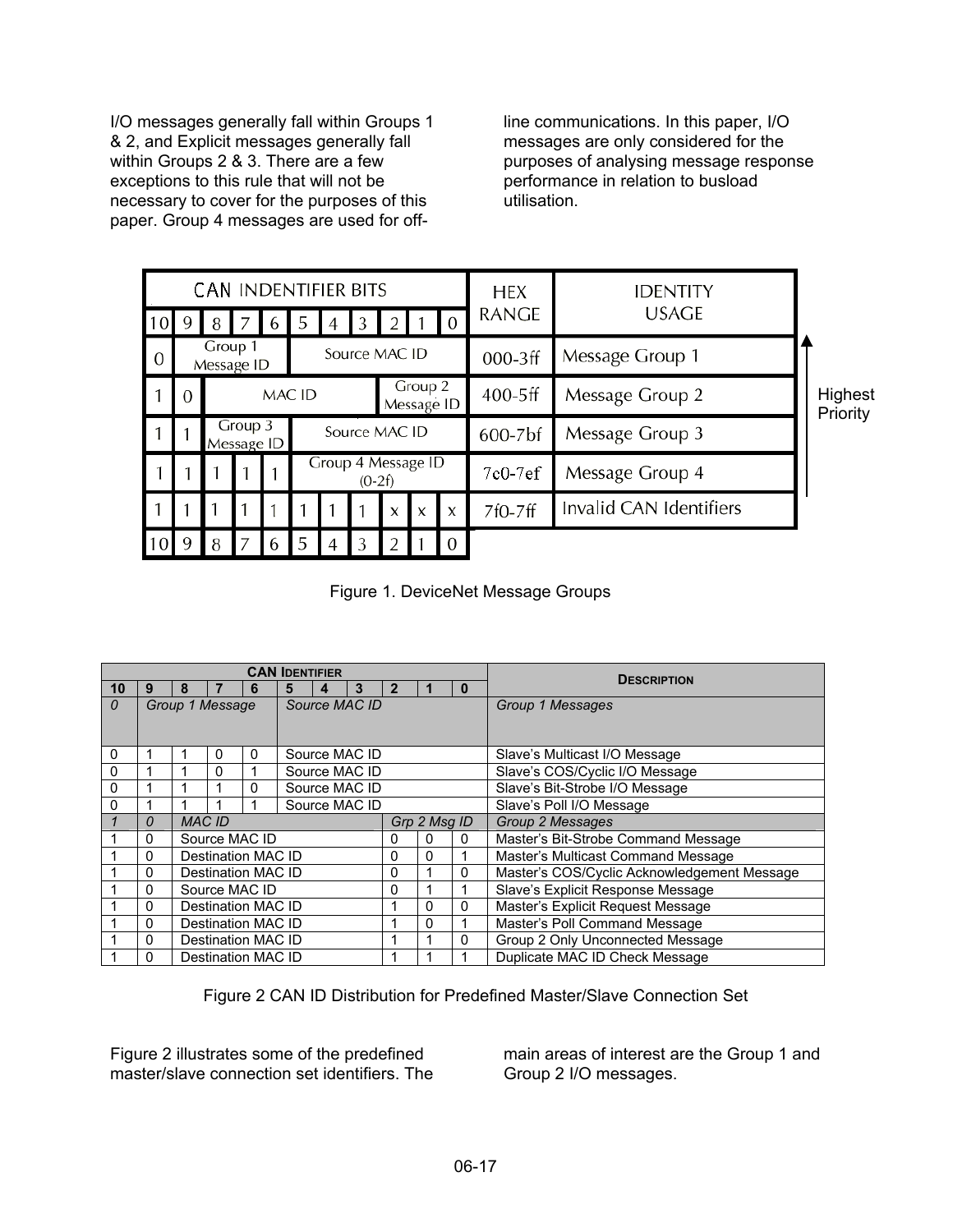Before looking at the performance aspects of DeviceNet I/O messaging services, it is necessary to review what these messaging services are:

• Polling

- **Strobing**
- Change-of-State (COS)
- **Cyclic**
- **Multicast**

DeviceNet has the advantage over many other fieldbusses, in that it provides these versatile options. Any device can have the capability of these services, but it is not absolutely required by the DeviceNet Specification that a device supports them all.

**Polling** is a point-to-point communication between the master and a slave. Referring to Figure 2, the master will send a predefined Group 2 message to request I/O information from a particular device (node) using CAN ID  $10xxxxx101$  (10 = Group 2 message, xxxxxx = Destination Node Address, 101 = Master I/O Poll Command). The node addressed will immediately respond with a Group 1 message supplying the I/O information using CAN ID  $01111xxxxx$  (0 = Group 1 message, 1111 = Slave Poll Response, xxxxxx = Source Node Address).

Figure 3 shows an example DeviceNet configuration with a PLC/Scanner controlling a photo sensor, three motor drives and an HMI for status and control. For example, referring to Figure 3, if all the slaves are set up for polling, the Master (PLC/Scanner) must send a poll request message to each node in order to receive a response from all of them. The master will send five Group 2 Poll request messages with the following CAN IDs: 10000001101 (MAC ID 1), 10000010101 (MAC ID 2), 10000011101 (MAC ID 3), 10000100101 (MAC ID 4), 10000101101 (MAC ID 5). Each node will respond with their respective Group 1 Poll response message: 01111000001 (MAC ID 1), 01111000010 (MAC ID 2), 01111000011 (MAC ID 3), 01111000100 (MAC ID 4), 01111000101 (MAC ID 5).

**Strobing** is a broadcast messaging scheme that allows a master to send one predefined Master/Slave message, and receive response from all of the nodes that are configured for strobing. Referring to Figure 2, the master will send a predefined Group 2 message to request I/O information from all strobe-configured devices using CAN ID  $10xxxxx000$  (10 = Group 2 message, xxxxxx = Source/Master Node Address, 000 = Master I/O Strobe Command). All the nodes configured for strobing will immediately respond with a Group 1 message supplying the I/O information using CAN ID 01110xxxxxx ( $0 =$  Group 1 message, 1110 = Slave Strobe Response, xxxxxx = Source/Slave Node Address). Of course each of these messages will contain their relevant I/O data in the data field of the CAN frame.

Referring to Figure 3, if all the slaves are configured for strobing, the master will send one Goup2 Strobe request message using CAN ID 10000000000, and all of the slaves will respond with their respective Group 1 Strobe response message: 01110000001 (MAC ID 1), 01110000010 (MAC ID 2), 01110000011 (MAC ID 3), 01110000100 (MAC ID 4), 01110000101 (MAC ID 5).

**Change-of-State (COS)** allows a slave to transmit a Group 1 CAN data frame only when there is a change in its I/O status. Following a COS message, the master will immediately return an acknowledge message. This is particularly useful for simple a device such as a presence sensor that only has an on/off status for simply sensing the presence of an object, e.g. a box on a pallet. For example, the photo sensor (MAC ID 4) in Figure 3 can be configured so that it will send a Group 1 COS data message (CAN ID 01101000100) only when there is a change in its I/O status. Immediately following, the master (Node 0) will send an acknowledge message (CAN ID 10000000010) to indicate the receipt of the slave's COS data message. A COS node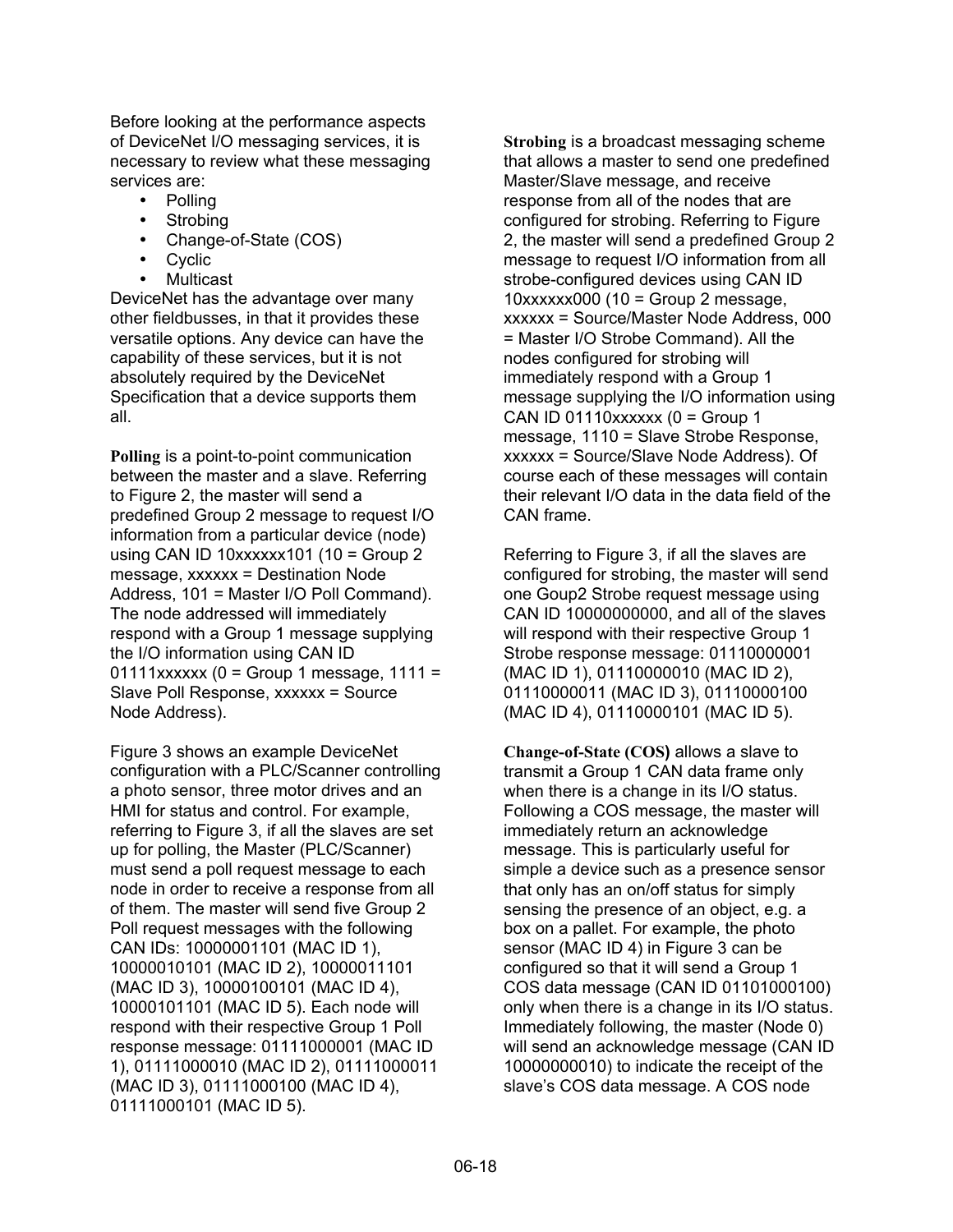also periodically sends a heartbeat message that can be set for up to 250 milliseconds.

**Cyclic** allows a slave to transmit a Group 1 CAN data frame periodically according to times specified by the end user/system integrator during configuration. This is useful for nodes that have pre-determined parameters that the required update time is known, e.g. motor drive frequency is required to be updated every 10 milliseconds, or a temperature sensor is required to update every 100 milliseconds. For example, referring to Figure 3, the drives (MAC IDs 1, 2 &3) are required to

update their voltage, current and frequency parameters every 10 milliseconds, and the HMI (MAC ID 5) is required to update its parameters every 100 milliseconds. Every 10 milliseconds, the master will receive three back-to-back Group 1 cyclic data messages from the Drives (CAN IDs 01101000001, 01101000010 & 01101000011), after which the master will send an acknowledge to each drive. Every 100 milliseconds, the master will receive a Group 1 cyclic data message from the HMI (CAN ID 01101000101), after which the master will send an acknowledge to the HMI.





**Multicast** is similar to Bit-Strobe, except that it allows the slave devices to be sub-divided into different groups, in which their I/O message production can be triggered differently. This prevents the transmission of unnecessary messages hence improving the bandwidth utilisation.

What also must be considered is the use of inter-scan delay within the Scanner to allow response to predefined I/O requests and COS/Cyclic messages. Inter-scan delay settings can help optimise bus loading through the control of space time between scans. During each scan, the scanner will send out its configured predefined Poll and Strobe messages. The user can set the "inter-scan delay" to facilitate a time delay

between scans to allow responses, COS & Cyclic messages, and lower priority Group 3 explicit messages.

Here, some thought must go into the strategy needed for a particular automation configuration. If the system is a high-speed machine that has very fast time response requirements, and there are not many DeviceNet nodes, the inter-scan time delay can be set to quite a low figure (e.g. 2 milliseconds). This time is sufficient to allow response to predefined I/O messages, and capture any background explicit messages. If a system is very large (up to 64 DeviceNet nodes), and the I/O response is not as time critical (e.g. conveyer/assembly systems), longer inter-scan times are required (e.g.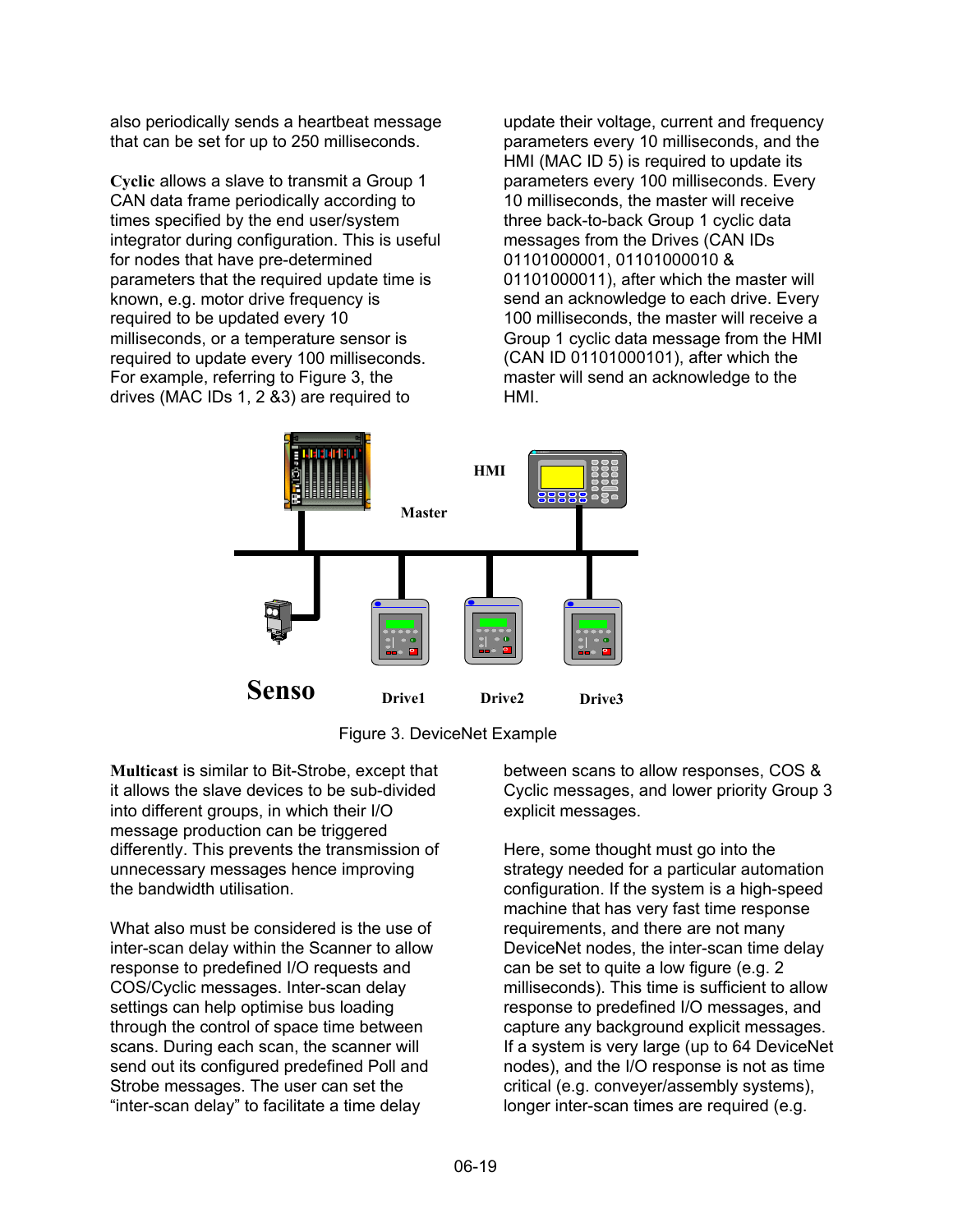10s of milliseconds) to allow sufficient time for Poll/Strobe response, COS/Cyclic inputs, and any explicit messages that may occur.

## **Communication Strategy**

DeviceNet provides a selection of communication mechanisms that enable the development of an efficient and responsive I/O system:

- Strobe/Poll I/O
- Cyclic I/O
- Change-of-State (COS) I/O
- Multicast

In Strobe/Poll I/O, the inputs and outputs are updated at the same rate. Strobing allows a master to address many nodes, and all the nodes that are configured for strobing reply in unison. This is considered to be what is known as the Producer/Consumer model. In polling, the master addresses one node at a time, and each node will respond to its respective request message. This is quite

similar to the Profibus strategy. This method is easy to configure, but it makes less efficient use of the data bus bandwidth than the other methods. Both Strobe and Poll request messages are sent during each scan, and therefore they can cause a high percentage of data busload.

In real time control networks (industrial control networks) such as DeviceNet, it is recommended that the busload be kept below 35%. Referring to Figure 4, many studies have shown that in contention-based computer networks, message latencies are quite low up to approximately 30%. At 33% busload the latency begins to rise suddenly at a non-linear rate. Information level data busses such as Ethernet can tolerate these busload levels, but real-time based industrial networks must be given closer design considerations.



Figure 4. Latency caused by Bus Utilisation

Cyclic I/O messages are sent periodically as determined by the system designer. This makes more efficient use of the network bandwidth by reducing the input and output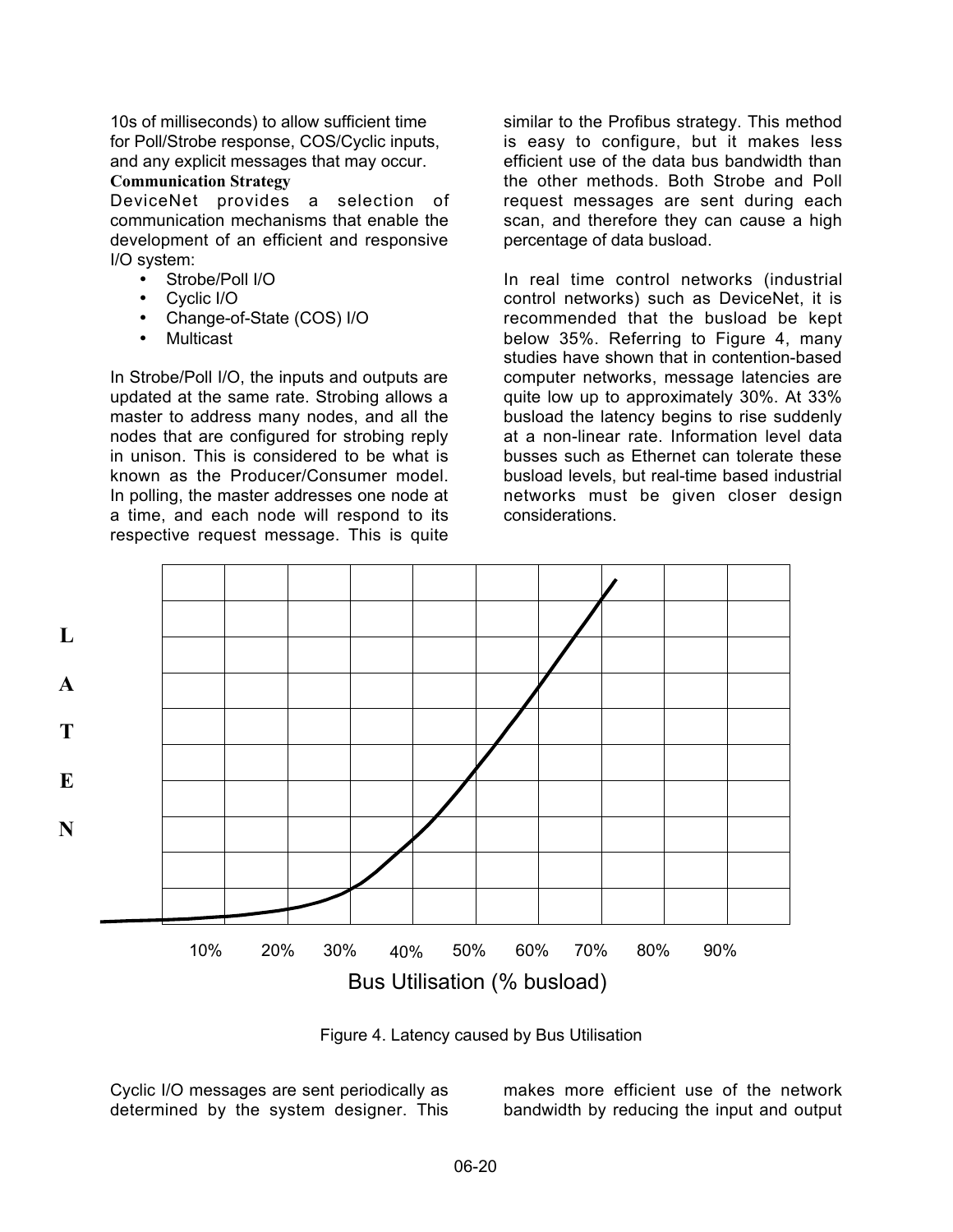update rate of each station to its ideal minimum. This requires more effort to configure but can provide better system performance when the minimum required update rate for individual I/O devices can be identified. For example, temperature parameters need only to be updated at the 100s of milliseconds rate.

In COS, the I/O data is updated when the node input data changes. Inputs and outputs are periodically updated at a pre-determined rate to reassure the system that a node is still online if input data has not changed for a long period – much like a heart-beat message. This allows low data bus overhead, and it is very responsive to I/O changes.

In Multicast, the above-explained Strobing feature can be better utilised by strobing in groups. In most cases, at certain time the master requires only information from certain devices, hence with the use of multicast this can be achieved. It reduces the number of traffic generated because only intended devices are transmitting their I/O data.

However, to effectively make use of multicast, it requires the masters/scanners to intelligently acquire slaves' I/O information, i.e. update only when needed. With most of the existing masters/scanner's architectures the use of multicast does not deliver much interesting performance improvement, since most of these masters/scanners use time-triggertransmission mechanism for their I/O commands. In other words, the same amount of I/O data from the slave devices are still sent on the network at each scan cycle, even though they may not be needed at that time. It merely splits a big chunk of back-to-back I/O data from the bit-strobe slaves into several smaller chunks of backto-back I/O data.

It can be seen that the use of this information will allow a system designer to make use of all the above considerations to enable a time-optimised system. This will ensure efficient performance utilising minimum data bus bandwidth. The following is an analysis of various configurations used at the Warwick DeviceNet Test Labs to illustrate the effects of DeviceNet message service options, and the variation of the scanner inter-scan delay, on the bandwidth (or busload) of a DeviceNet system.

### **Analysis**

Using a system with 40 Devices and a Baud Rate of 500 kbps, the following scenarios are considered at four inter-scan delay times (2 milliseconds, 5 milliseconds, 10 milliseconds, 20 milliseconds):

- All devices using the Polled I/O messaging service at the four interscan rates
- All devices using the Strobed I/O messaging service at the four interscan rates
- 20 devices using the Polled I/O messaging service at the four interscan rates, while the other 20 are set for COS at a heartbeat time of 250 milliseconds
- 20 devices using the Strobed I/O messaging service at the four interscan rates, while the other 20 are set for COS at a heartbeat time of 250 milliseconds

Consider the first scenario where all 40 Devices are polled with an inter-scan delay of 2 ms. Also consider for ease of understanding that the average CAN message is approximately 100 bits in length, i.e. each message will be approximately 200 microseconds. During the polling process, there will be 80 messages on the bus (40 poll requests, and 40 poll responses). These 80 messages it will take approximately 16 milliseconds (80 x 200 microseconds = 16 ms).

Now consider the second scenario where all 40 Devices are strobed with an inter-scan delay of 2 ms. During the strobing process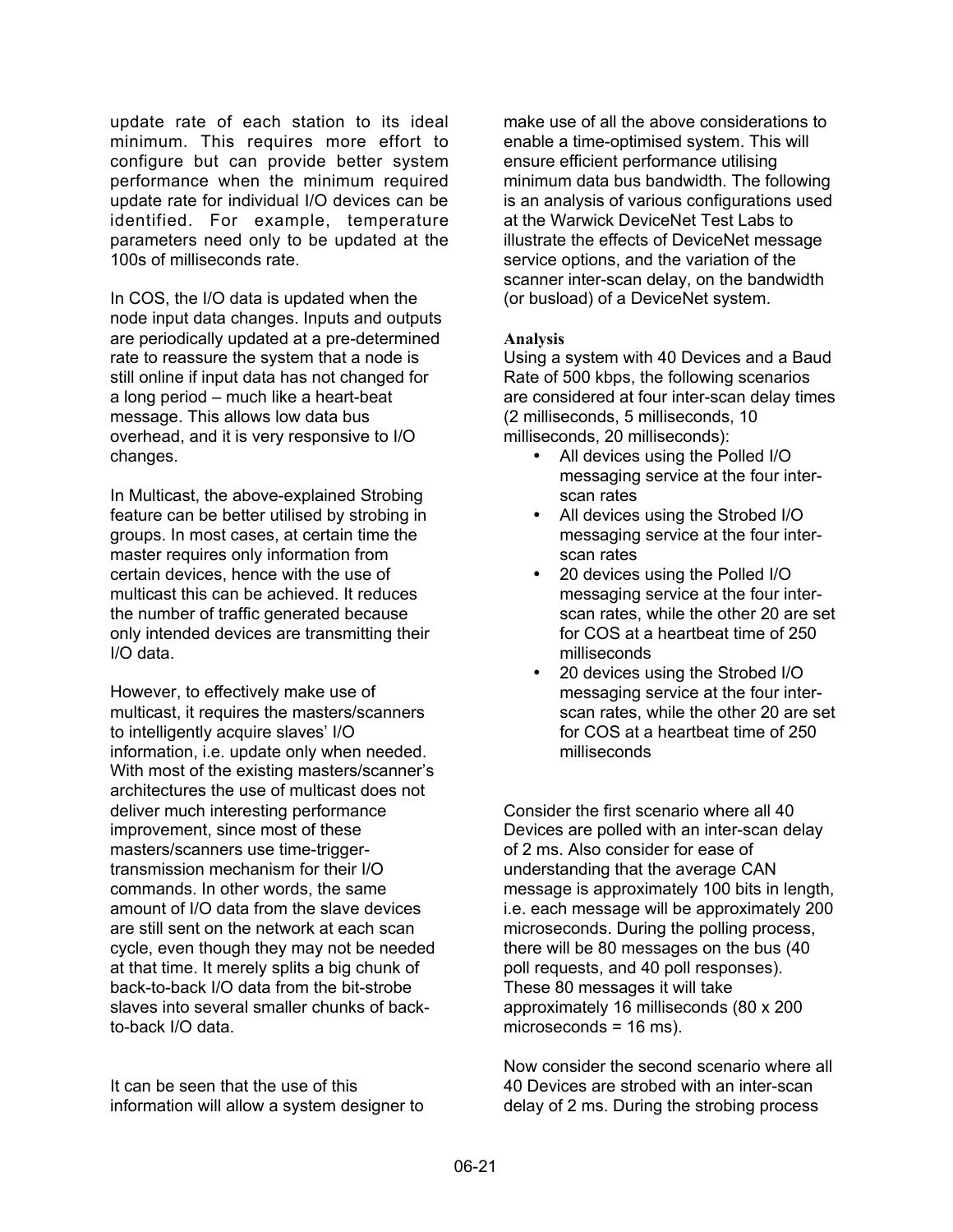there will be 41 messages (1 strobe request, and 40 strobe responses. These 41 messages it will take approximately 8.2 milliseconds (41  $x$  200 microseconds = 8.2 ms).

In the third scenario, where 20 devices are polled with an inter-scan delay of 2 ms, and the other 20 are set for COS with a heartbeat rate of 250 ms, the COS nodes are hardly to be considered due to the relatively long heartbeat rate. Here there will be 40 messages during the polling process, and the occasional COS message with the occasional heartbeat message from each of the other 20 nodes, which equates to 80+ messages per second. For the purposes of this analysis, due to the relative infrequency of the COS messages, only the 40 poll request/response messages are considered. Therefore the approximate time for messages during each scan is 8 milliseconds.

Utilising the same assumptions in the fourth scenario, where there will be 21 messages (1 strobe request, and 20 strobe responses), the approximate time for messages during each scan is 4.2 milliseconds.

The calculation of the bus loading is simplified using the following formula:

Busload (%) = (message time / message time + inter-scan delay) x 100%. This effectively the same as Busload (%) =  $(t<sub>active</sub> / t<sub>active</sub> + t<sub>idle</sub>)$ x 100% [3]. It can be seen that the results using this formula with the 2 ms inter-scan delay are as follows:

- 88.8% (16/18) for the first scenario (all polled)
- 80.3% (8.2/10.2) for the second scenario (all strobed)
- 80% (8/10) for the third scenario (20 polled and 20 COS)
- 67.7% (4.2/6.2) for the fourth scenario (20 strobed and 20 COS)

From the above results, it can be seen that the busload is affected by the polling and strobing messaging services, and the combination of COS service. Applying the above calculations for different inter-scan delays, the table in Figure 5 illustrates the variety of bus loading with the many combinations, and how they affect the bus loading.

It is interesting to note that for the all-polled configuration, the lowest busload possible was 44%. It can be seen that wherever possible, it is advantageous to utilize Change-of-State or Cyclic messaging.

| I/O Messaging  | Inter-scan Delay | <b>Busload</b> |
|----------------|------------------|----------------|
| Polling        | 2 ms             | 89%            |
| Strobing       | 2 ms             | 80%            |
| Polling & COS  | 2 ms             | 80%            |
| Strobing & COS | 2 ms             | 68%            |
| Polling        | 5 <sub>ms</sub>  | 76%            |
| Strobing       | 5 <sub>ms</sub>  | 62%            |
| Polling & COS  | 5 <sub>ms</sub>  | 62%            |
| Strobing & COS | 5 <sub>ms</sub>  | 46%            |
| Polling        | 10 <sub>ms</sub> | 62%            |
| Strobing       | 10 <sub>ms</sub> | 45%            |
| Polling & COS  | 10 <sub>ms</sub> | 44%            |
| Strobing & COS | 10 <sub>ms</sub> | 30%            |
| Polling        | 20 ms            | 44%            |
| Strobing       | 20 ms            | 29%            |
| Polling & COS  | 20 ms            | 29%            |
| Strobing & COS | 20 ms            | 17%            |

Figure 5 – Message Service & Inter-Scan Delay Effects on Busload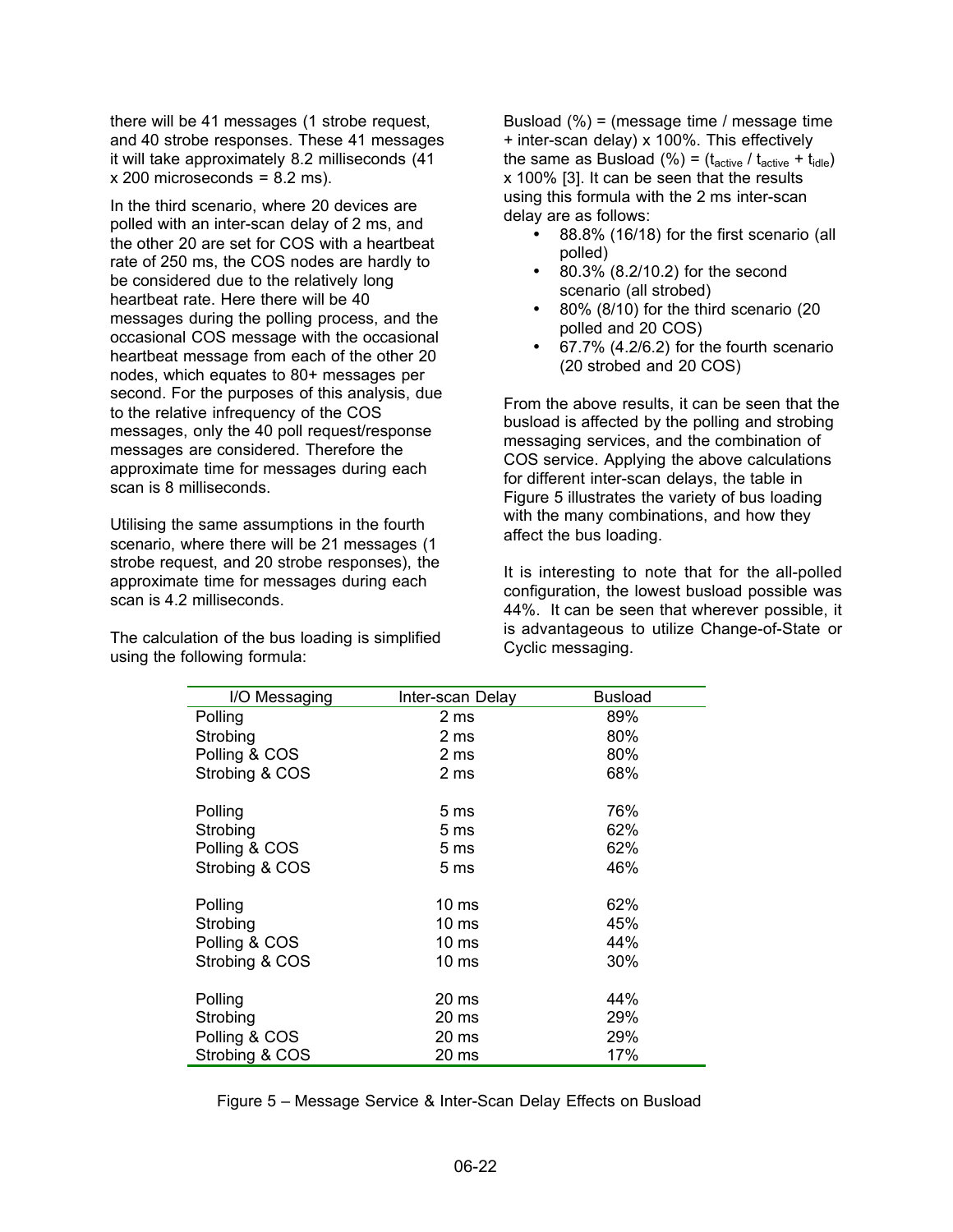#### **Effects of Inter-scan Delay**

Referring to Figure 5, if the inter-scan delay is increased, the busload reduces. Interscan delay this is the time delay between consecutive I/O scans. The range of valid values is from 2 to 9,000 milliseconds.



Figure 6 – Scan Cycle Timing

Figure 6 illustrates the time spacing effects of inter-scan delay [4]. This allow affective scheduling of messages, while leaving room for non-time critical messages [5] The scanner uses this period of time to perform non-time-critical communications on the DeviceNet network, such as communicating with RSNetWorx for DeviceNet software. Setting this parameter to a very low value increases the latency for non-time-critical scanner operations, including the time required to respond to RSLinx software and configuration functions. Setting this parameter to a very large value reduces the freshness of the I/O data being collected by the scanner and is not advisable. As there are limitations on the inter-scan delay, and there are choices of I/O messaging, it can be better utilised in reducing the busload

and thus reducing the latency. Note the Strobed messages take priority over the Polled messages.

Besides analysing the busload, it is interesting to note the time from the beginning of a scan to the last message returned from a node. In the all-polled scenario, from the start of the scan to the last poll response message, the latency incurred is approximately16 milliseconds at 500 kbps. In many control systems, this is not a critical time for lower priority messages, but at 125 kbps, it may become a bit more noticeable where the latency incurred is approximately 64 milliseconds. In the all-strobed scenario, the approximate incurred latency of the last message on the